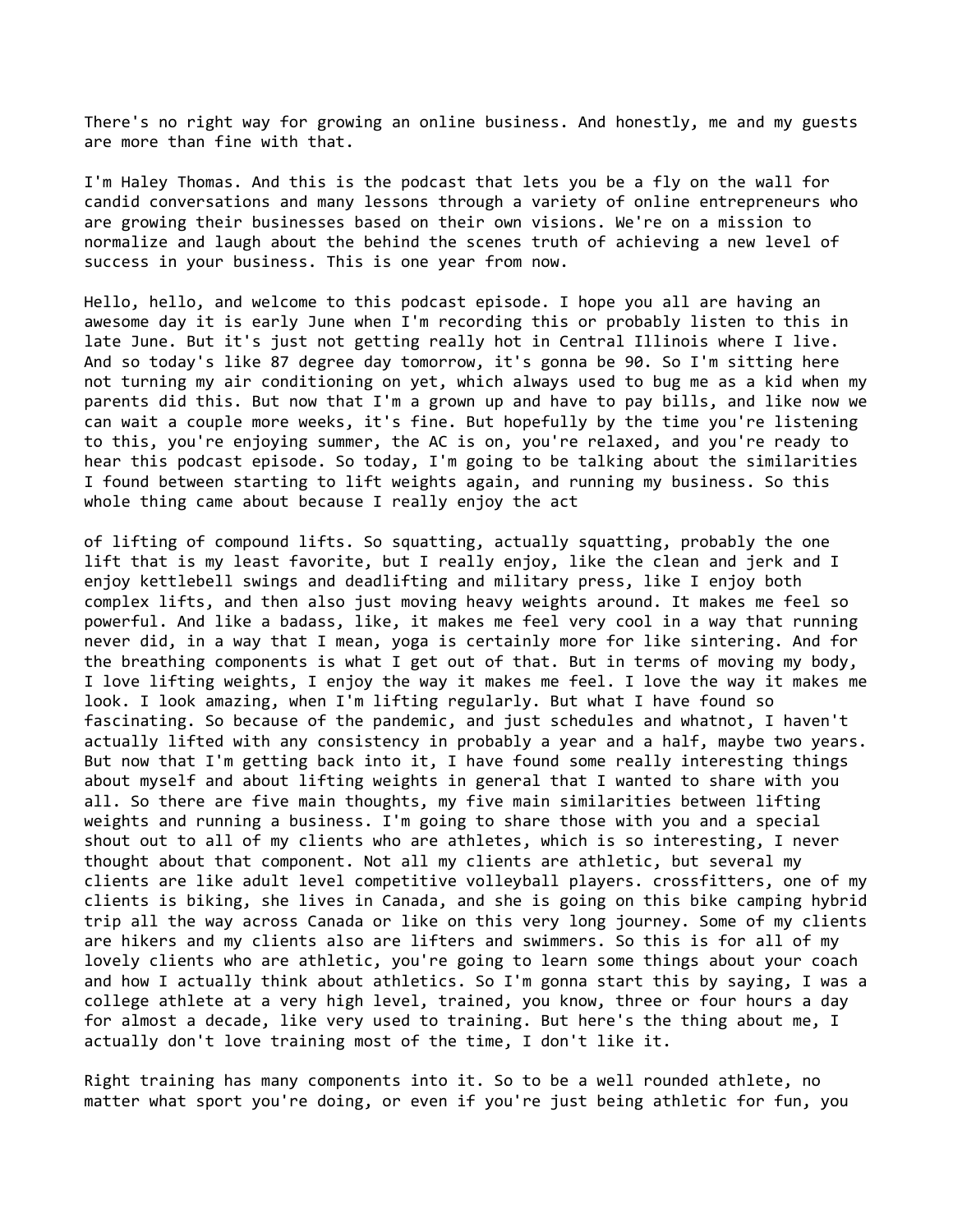can't just do one thing. I mean, I guess you could if you really wanted to, but you can't just do one thing, and not sustain injury. So for instance, I can't just lift weights and never stretch. I can't just lift weights and never do any cardio if I'm trying to be a well rounded athlete. Similarly, you can't just run and not also do some preventative like mobility movements, like you have to do multiple types of things to be a well rounded and healthy athlete. So it's not just about like, I'm going to be the best at multiple things. It's not that it's like for me to stay healthy. And for me to be better at powerlifting I need to have a lot of mobility in and around my joints and be able to move safely by my joints being strong, to be able to lift more. I don't like doing I don't like training most of the time. So the things that I have found about myself as I'm going back, like that's a big one that I kind of forgot about. I love the way I look. I love the way I feel when I'm lifting. But most of the time, I don't want to train. And I think that in and of itself is like the first thing is that people get really excited in business about like making money and being the best at their craft. But there's a lot of things that you're going to have to work on and mature in your business the same way in which there are things that you're going to have to work on a mature in your body when you are being athletic, that help you to be safe and well rounded and move with integrity and not hurt yourself. It's similar with your business, there are some really unsexy unfun things in business that you're going to have to train and you're going to have to mature so that you can grow your business with integrity so that you can, you know, not hurt yourself not burn out. And that's where kind of this podcast episode is coming from. Okay, so there are five main points. And the first one that I'm realizing is that because I don't enjoy training, I sign up specifically for group lifting sessions. It's interesting because when I'm in these group, lifting sessions, the whole time I get very anxious, like, am I gonna do it right, and I'm not gonna be as good as everybody else. And like, I move slowly, when we get to the running of the sprints component, I'm gonna be last and it actually causes me quite a lot of anxiety that I have to coach myself through. But I do it because the first truth is that I will not push myself, as far as the coach of that class will push me or being with other people will push me shout out to coach Ashley at the Bloomington normal, the factory, the weightlifting place I go, She's so funny because she's like, maybe five feet tall. And she's just stacked like, She's so strong. And I'm like, six, two, and so a tower over her, but also terrified of her.

Okay, that's an exaggeration. I'm not terrified of her. But I'm like, I'm gonna go to kind of have her be tough with me to challenge me to say, you need to add some weight on that what she has said to me, at least I've only been lifting there probably a month maybe. And she said, at least to me twice, she'll like watch me. And I could see you out of the corner of my eye watching me. I was doing like a single leg kettlebell lift, like a straight leg kettlebell lift or something. And I could see her out of the corner of my eye watching me, doesn't move doesn't move, I finished that set. And she walks over and literally just picks up my kettlebell sets it off, and brings me another one was like, you're gonna need to go up. And she challenges me in a way and being around other people challenged me in a way that I am not going to do myself. This is one of the reasons I think coaching is so valuable, I think overall, we'd be put the title of accountability. On top of that, it's like working your business in public allowed a little bit, but it's a safe container. So I trust Ashley, I've obviously trained with her several times at this point. And so when she says go up, I can trust like Yep, okay, go up, it's gonna be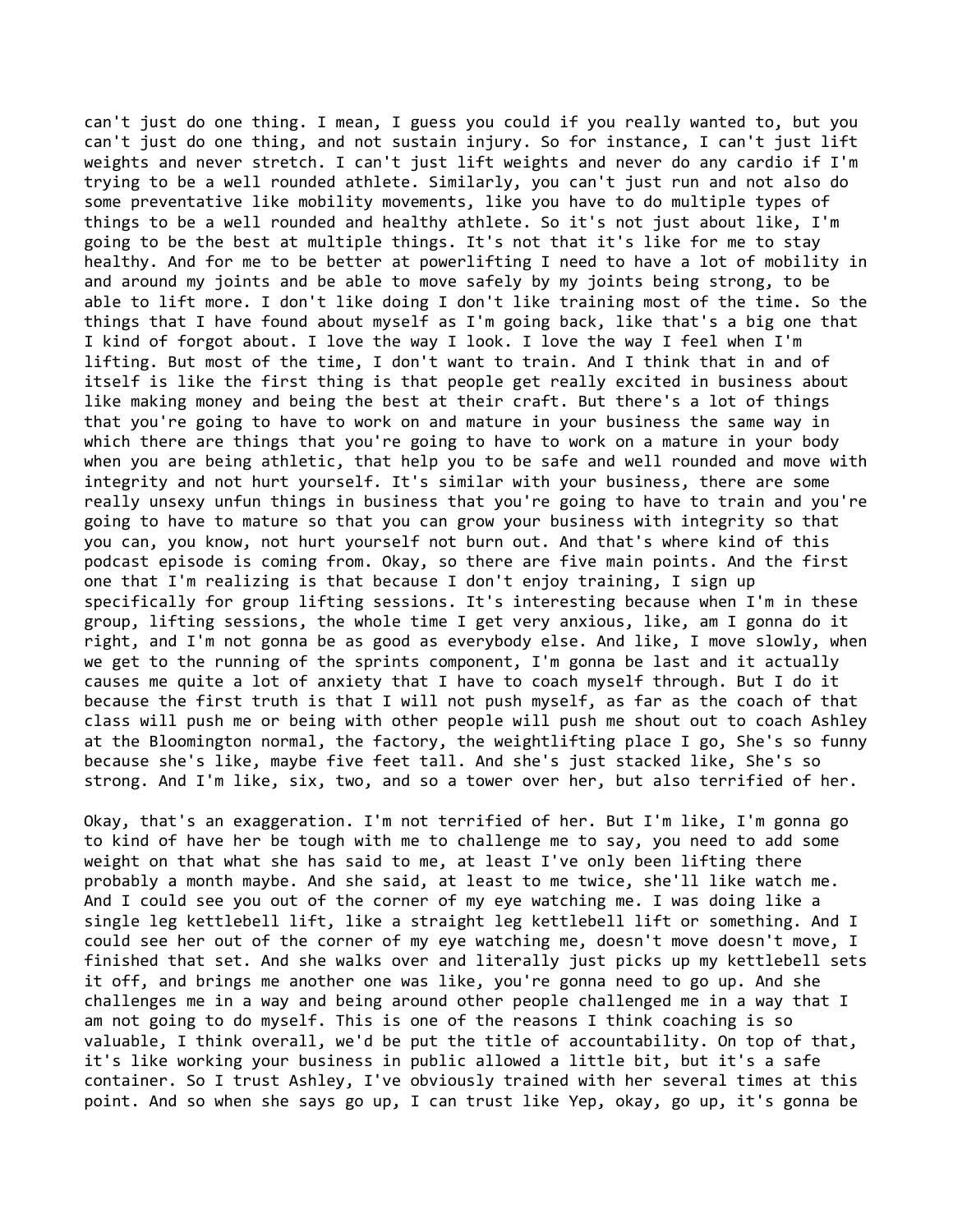hard, I'm probably not gonna like it. And I'm doing it. This is part of the value of coaching, or being in a small group coaching situation. I think when you're being just, you know, quote, unquote, like having an accountability, buddy, and you all are on the same level, there's no difference in power dynamic, you'll be hard pressed to find someone who's just gonna go, yeah, you need to lift heavier, like, No, we need to like up the ante, I think you can do more, versus a coach and client dynamic, which is different, where a coach who you trust, and it's inside this container, and that's part of what you're paying for this experience for someone to go, Ah, we're going up, I'm gonna challenge you more. It's just so valuable. And then again, if you are being coached in a group setting, it's not like it's a safe container again, and it's not about like, I need to show up and be first and be flashy. Because as you might have heard through this whole thing, I'm almost always last, there's a running component in our training, or cardio component in our training, I am always last in my class, but I am going to finish that workout I am going to do that piece of cardio that I would not have been willing to do if I was on myself, I just wouldn't do it. I would do all the lifting components and all the mobility stuff. And none of the none of the cardio pieces. I just wouldn't do it at all. And I wonder how much of our businesses do we run like that? Right? We do the parts that we like that feel good, that feel natural to us. But unless we are being challenged, unless someone is going hey, this is how you be a well rounded entrepreneur, would you do the parts you don't like? Would you stick with it and by the way, when I say the parts you don't like and do more what I don't mean is like work longer hours, or do more posting like it's not necessarily those things. It's almost never those things. But it's the hard part of like, would you stick with this goal? And go again? Would you be willing to set the same goal two months in a row failing the first time? Would you go again? Would you be willing to continue to say no to an opportunity and keep your attention over here on your main offering? Would you be willing to set your prices at a level you're slightly uncomfortable with, but that you're delivering the value at that level? And then work to coach yourself to be okay, at that level, instead of breaking it up into payments or not making offers at all? Because you feel uncomfortable with like, would you be willing to do the parts that you don't like to do that don't come naturally or feel good? If you weren't working in a coaching container? Maybe? Maybe not. But that's one of the first similarities that I noticed is, wow, the class and having a coach is just like being in a group coaching setting or working with a coach in business. Okay. The second thing I want to draw the similarities between is how consistency and calm are everything. So I'm going to tell you a story about a woman named Beth that I met. Again, we do these classes, she was in the squat rack right next to me. And we're going through the rounds of our workout. And she is smaller than me. She's probably 15 years older than I am, I had found out after the workout that she had, like a back injury that she was working through. And let me tell y'all, she smoked my ass. And not because she was moving very fast. She was just so consistent and so methodical in the way that she was working out and the way that she was regulating her breathing and the way that she was, like, let me take a minute, like, get my breath together. And then I do all of the reps at once of the set. And then I take another break. And then I do all those are and she did so well at pacing herself, that she kicked my ass, even though I am in terms of raw strength, much stronger than she was. So I talked with her afterwards, and said, what I said just now, which was Wow, you kicked ass at that workout. Tell me how long have you been working out here? And like, what do you think about when you lift. And she's like, I've been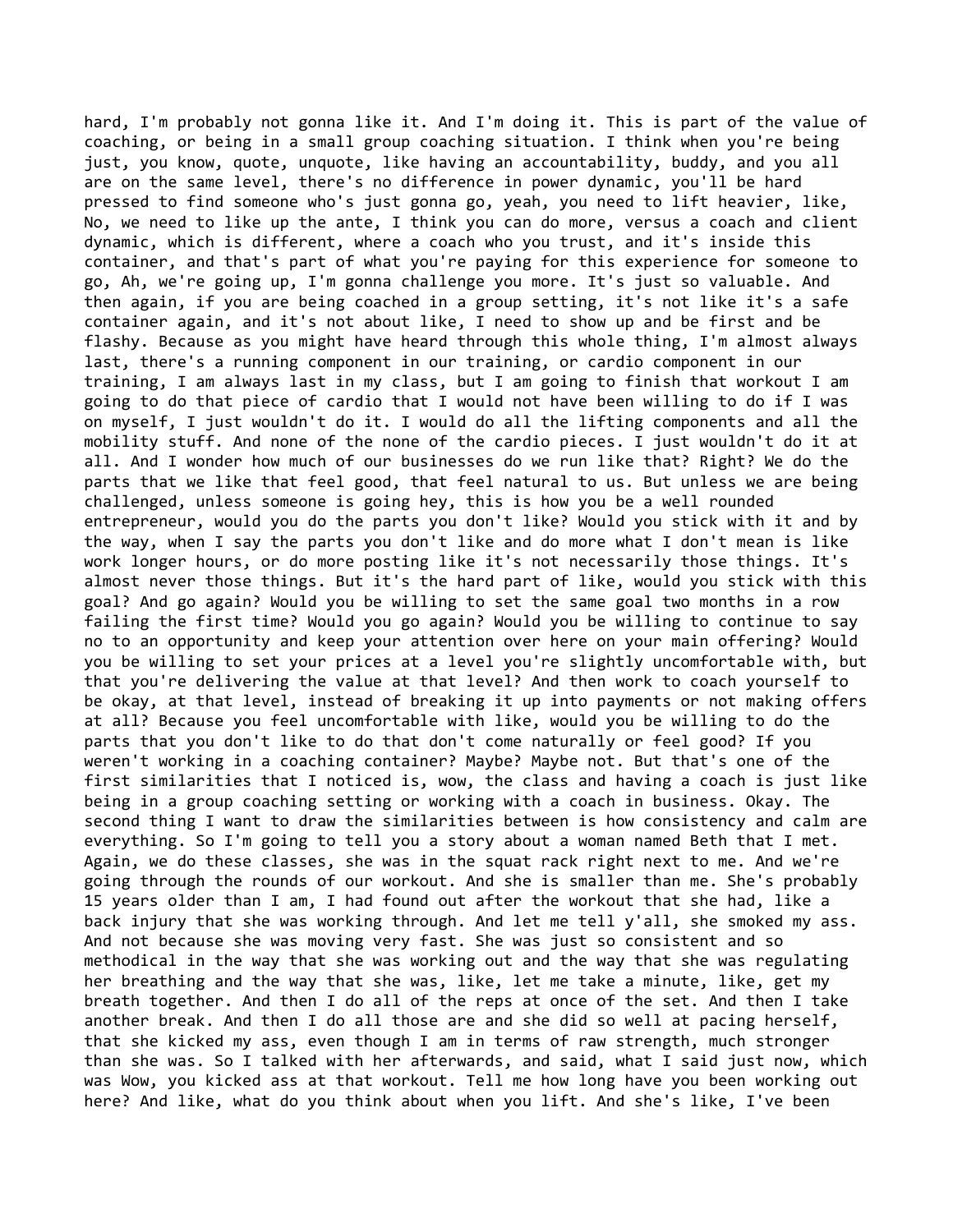lifting consistently for the last like eight years, she's like, I'm much smaller than like than the guys for sure. And then most people certainly, but she has worked so hard at creating consistency by showing up regularly and calm, that she kicks ass at these workouts, because she has composure over her body and control and command over her body. So I want you to think about your business. And the entrepreneurs that like set really large goal like revenue goals, or people that have large businesses or businesses are going regularly, in addition to growing their business, they're also growing, they're calm, and their consistency and their command over their time, their energy like that is just as much a part of the business, as is learning how to sell or doing the marketing, it's learning to have composure, it's learning when we're going to push and when we're going to rest, it's learning how to not run out of breath, like how to not get burnt out. Basically, that's just as much a part of business as it is a part of being in command in exercising, right. That was such a really cool example to see that in parallel. And that kind of leads me to point number three, which was the thoughts that you have while doing the action matter a lot. And your job is to bring awareness to what your thinking is, while you're putting in the reps. So I noticed when I first came back to lifting the first couple sessions, I really struggled in the group setting because the whole time I was like, Oh my gosh, I'm gonna be behind my wrist hurts. I can't squat that deep. I should have warmed up longer. Oh my gosh, is my contact moving, my wrist hurts, my knee hurts. I'm gonna run out of breath like, this is so heavy. These are the thoughts that I was having while I was holding on to 135 pounds of weight.

And I'm bringing this up to say like, it's really hard to focus on moving with speed and dexterity. When I'm thinking I'm going to drop this, I can't do this. I'm so behind. I should have got her earlier. Like, my thoughts were not supporting me and the training I was doing. So lo and behold, I was last I was feeling awkward and uncomfortable. Like I didn't belong, like I was losing my grip. And it's because that's what my constant thoughts were. So one of the things I started doing, I did a session outside of class just by myself a couple days ago, and I made it a point the whole time to go through my workout thinking I'm so glad I came. I'm doing really well. That was a good Rep. Push hard. Okay, take a breath like we're gonna do a lap and we're getting back into it. I can do this like Talking myself coaching myself, and not from like a rah rah standpoint, but intentionally choosing thoughts that support that workout and support the movements I was doing. And I had a way different experience. So obviously, I'll be doing more of that. But I want you to think about this for your business. Think about the ways in which the whole time you're marketing, if you're thinking, no one's going to buy this, and nobody wants this. And I don't know why anyone would listen to me. And I really want people to buy this from me, instead of this is going to help someone today, this is so valuable, people want to hear what I have to say, they need this information to help them be better at  $x$ ,  $y$ , and  $z$ . People love spending time with me, my brain is valuable, you can do the same workout, you can do the same marketing tasks with two completely different sets of thought, and have two completely different energy levels and power behind those actions. So I want you to think about that, especially when it comes to marketing. But also when you're servicing clients, really think about what are the predominant thoughts I'm having while I'm doing the movements while I'm putting in the reps. Okay, the next one, number four, one of the workouts we're doing front squats, back squats. Like I said, I'm strong. So that's fine front squats, I don't like it. I don't like the way my form. And just to be clear, like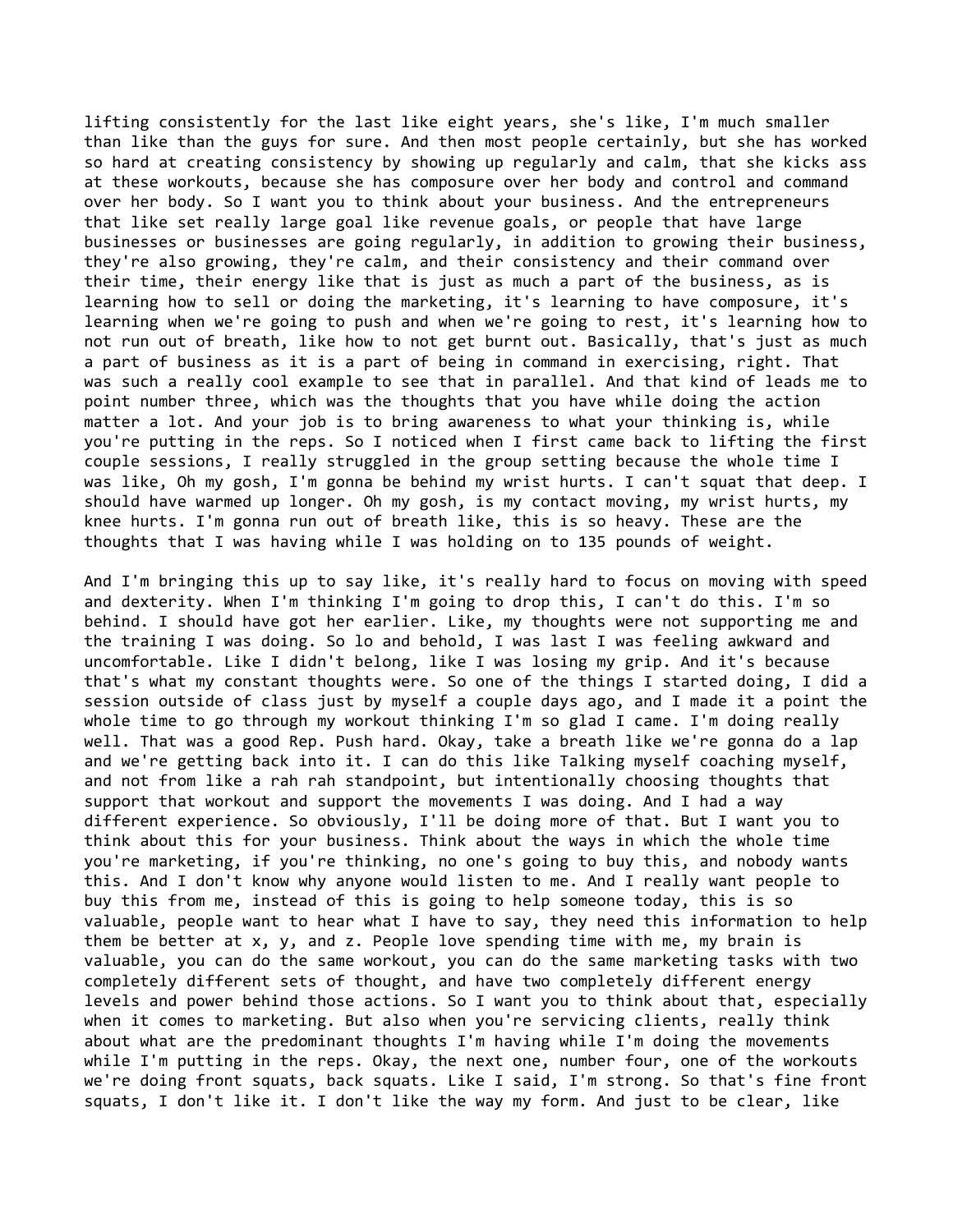I'm saying this to you all. I'm very busy, like in my head about like, I don't want to do this, whatever, I still go, I'm still get my workout in, I'm still push. And I certainly don't say this to my coach. But front squats, they hurt my wrist because of kind of the way my arms, the length of my arms and my size. And so I was asking coach Ashley during the sessions like, hey, how do I make my wrist not hurt? Or I said, Is there a way to make my wrist not hurt? You know, while I'm doing this movement? And she said, Yeah, get stronger. And I was like, how dare she? And what when we get stronger, like you're supposed to make this easier on me. Like, that's what my thought was, you're supposed to give me an adjustment that I can do to make this more accessible and easier. To me. That's what my inclination is, is like, this is hard, and my wrists weren't gonna, like pop off, I was not in pain, it was really uncomfortable. And it hurt without like, I wasn't gonna get hurt if this makes sense at all. And so my inclination would be to make something like that easier, instead of getting stronger to meet the challenge. So after the class, I was like, Hey, what do you mean get stronger, and she's like, yeah, a lot of people have trouble with that movement. So that's one thing. First of all, you're not a special snowflake Haley, get stronger. A lot of people have trouble that movement. So what people will do is when they see front squat, on the list of the exercises, we're going to do the beginning of class, they'll do some extra stretches they'll grab, there's some like weighted hand balls and do some mobility movements with the weighted hand balls, before they start their reps, they will put a whole bunch of weight on the bar, like more than they're actually going to squat, and stretch out their wrists so that when it's time to actually squat and do it in progression with the other exercises, the wrists are ready, their wrists are stronger. And it was like, Okay, that makes sense. But I want you to think about this in your business. How often do you meet a challenge, you might set a goal for yourself or you come up to a challenge? For instance, if you have been trying to sell a particular product, and you haven't for maybe 234 months, five months? How often do you go, this isn't working and I need to do something else? Ie make it easier than the experience I'm having right now, which is disappointment and frustration? How many times you try to make it easier, instead of getting really curious and think how can I be stronger to meet this challenge? So if you're working on selling something, and it's not working, are you evaluating regularly? Are you really asking? What is the value in this? Who is it for? What am I saying?

What have I said so far? That's not resonating? What do I need to say? What do people need to hear to understand that this is for them? Where are the breakdowns? Like, if you're not going into that level of problem solving, and it's not working, and then you go off to do something else. That's the equivalent of let me make this easier. Now you may intentionally decide, I'm not available for that, like I don't want to do all those things. And so I'm going to go do something else that is simpler, but notice, like make that a choice make that a deliberate choice instead of the weight is too heavy, and I can't do it. So I'm just not going to do it. Instead of like, Oh, I'm unwilling to do this work to meet the challenge. Alright, now the last thing that I want to point out is that the growth usually happens like most of the growth in lifting and training happens outside of the reps. Most of the growth happens outside of the reps meaning the lifting of the weights, breaks down your muscle fibers, and that's it. It breaks muscle fibers, the rest of the growth that you want to see in training Have muscle mass in terms of like change of physique in terms of strength that happens when you're eating nutritious foods, like